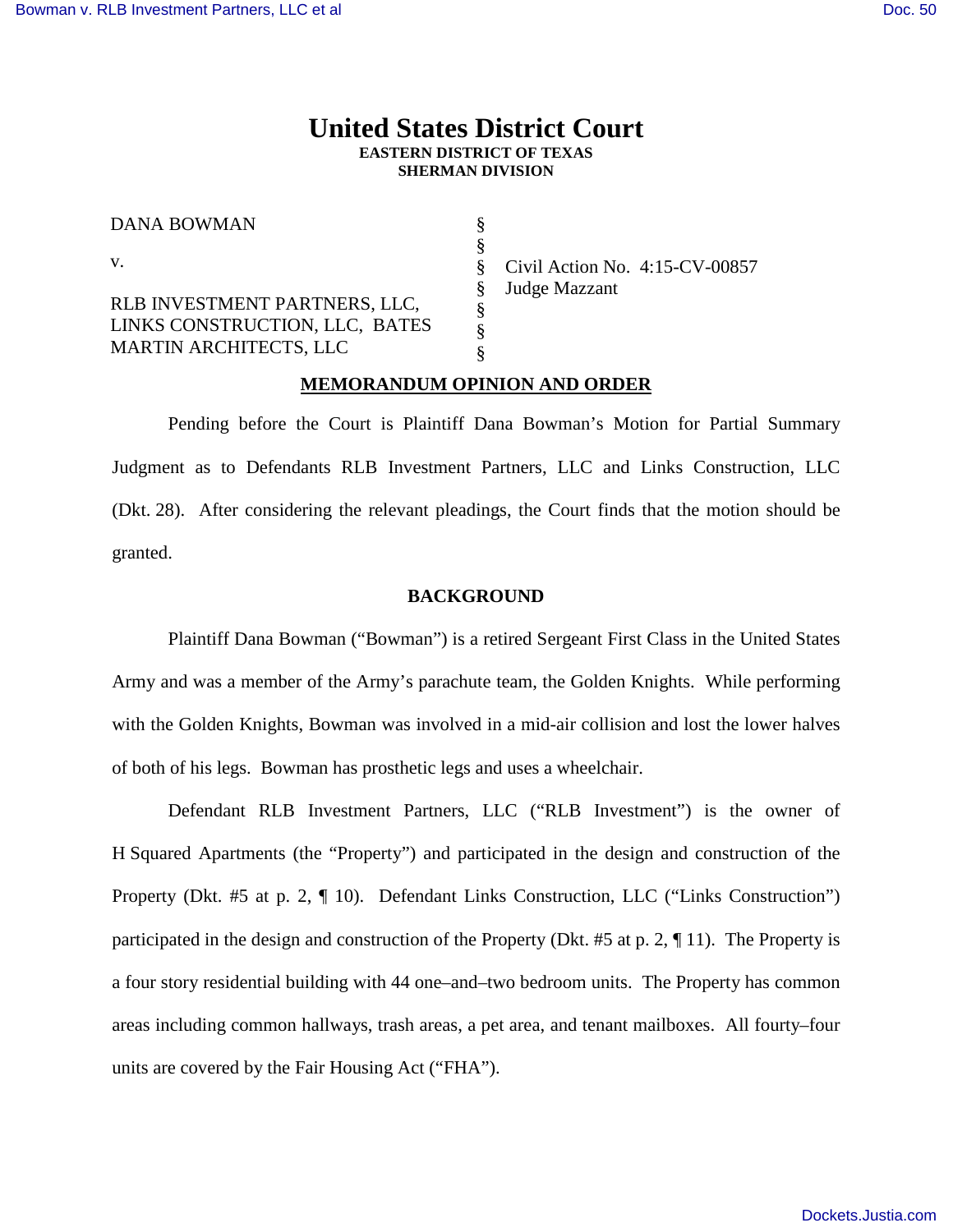Plaintiff visited the Property and was shown an apartment. Plaintiff alleges that he observed numerous accessibility issues in the apartment and common areas that would interfere with the ability of a person in a wheelchair to navigate through the Property. On July 26, 2016, Bowman filed an Amended Complaint alleging that RLB Investment, Links Construction, and Bates Martin Architects, LLC violated the FHA.

After filing the lawsuit, Bowman's expert, Douglas A. Mohnke ("Mohnke") inspected the Property. Mohnke's expert report (the "Mohnke Report") details sixty–seven instances in which conditions in the Property's units did not meet accessibility standards set forth in the FHA, the Department of Housing and Urban Development's ("HUD") Fair Housing Regulations, the HUD Fair Housing Accessibility Guidelines ("HUD Accessibility Guidelines"), the American National Standards Institute Accessible and Usable Buildings and Facilities, A117.2–1986 ("ANSI Standards"), the American with Disabilities Act ("ADA"), or the 1991 ADA Standards for Accessible Design (collectively, the "safe harbors"). For example, several of the units contained wall switches and thermostat controls mounted higher than forty–eight inches above the floor, insufficient clear opening from the hall to the bedroom, insufficient clear opening from the bedroom to the walk–in closets, and insufficient kitchen clear floor space. The Mohnke Report also states that Unit 400 contains insufficient clear opening at the door to the pantry closet. The Mohnke Report further found six conditions in public and common use areas that did not comply with the safe harbors, including lack of an accessible route to the mailbox area and pet litter station and "excessive running slopes and cross-slopes along the ramp and sidewalk on the west side of the building."

RLB Investment and Links Construction retained Kristi Avalos to inspect the Property. Kristi Avalos's expert report (the "Avalos Report") applied the same safe harbors applied in the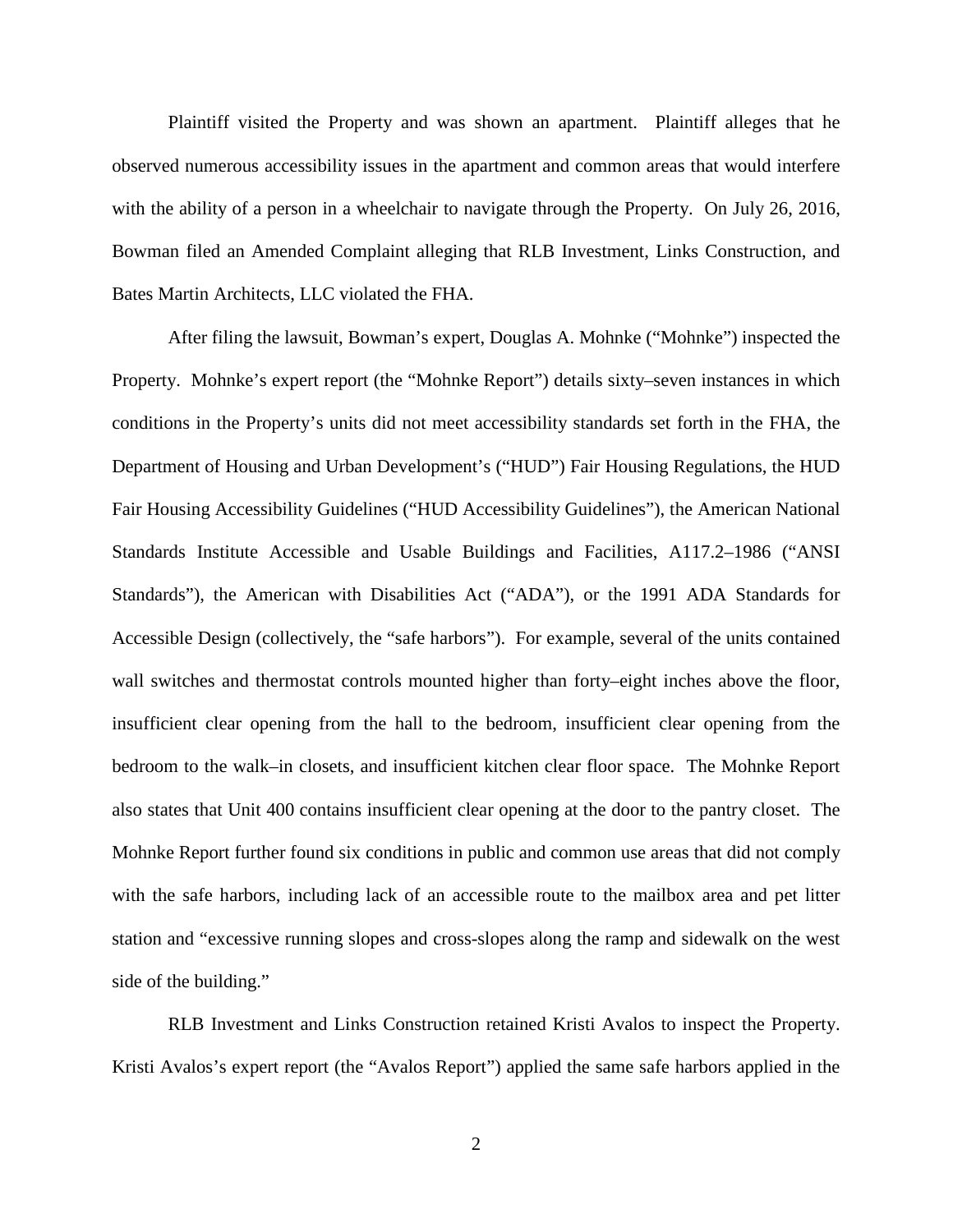Mohnke Report and applied the 2009 International Building Code accessibility standards. The Avalos Report agreed that sixty–six of the sixty–seven unit conditions detailed in the Mohnke Report did not comply with the safe harbors and agreed that these conditions required remediation. The Avalos Report only disputed whether the clear opening at the door to the pantry closet in Unit 400 complied with the FHA. Further, the Avalos Report agreed that five of the six conditions in the common areas did not comply with the safe harbors. The Avalos Report only disputed whether the ramp on the west side of the building is considered part of an accessible route.

On September 1, 2016, Bowman filed the pending Motion for Partial Summary Judgment (Dkt. #28). On September 22, 2016, RLB Investment and Links Construction responded (Dkt. #35). Bowman filed a reply on October 5, 2016 (Dkt. #39). RLB Investment and Links Construction filed a sur-reply on October 19, 2016 (Dkt. #47).

## **LEGAL STANDARD**

#### *Summary Judgment Standard*

The purpose of summary judgment is to isolate and dispose of factually unsupported claims or defenses. *See Celotex Corp. v. Catrett*, 477 U.S. 317, 327 (1986). Summary judgment is proper if the pleadings, the discovery and disclosure materials on file, and any affidavits "[show] that there is no genuine dispute as to any material fact and that the movant is entitled to judgment as a matter of law." FED. R. CIV. P. 56(a). A dispute about a material fact is genuine "if the evidence is such that a reasonable jury could return a verdict for the nonmoving party." *Anderson v. Liberty Lobby, Inc.*, 477 U.S. 242, 248 (1986). The trial court must resolve all reasonable doubts in favor of the party opposing the motion for summary judgment. *Casey*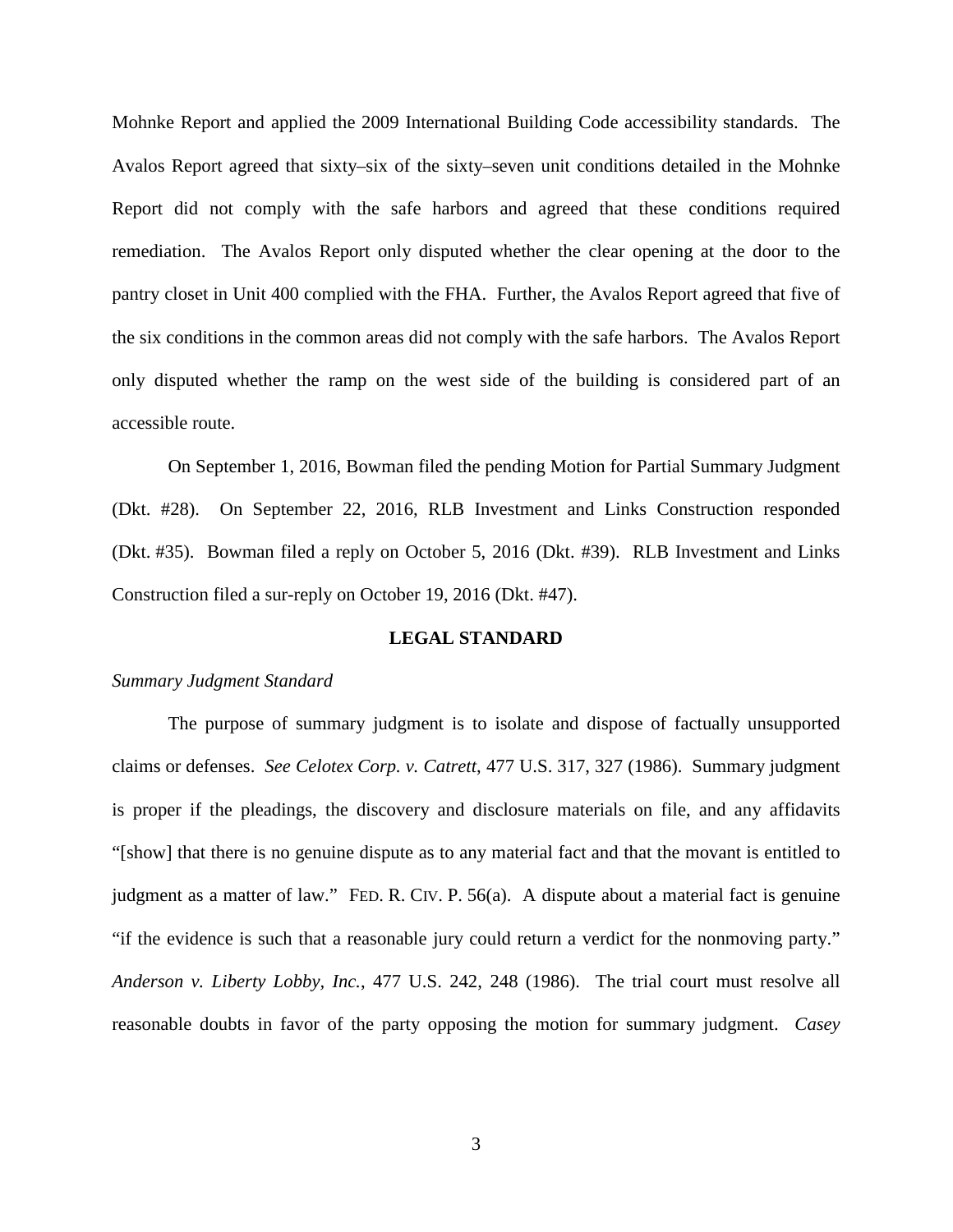*Enters., Inc. v. Am. Hardware Mut. Ins. Co.*, 655 F.2d 598, 602 (5th Cir. 1981) (citations omitted). The substantive law identifies which facts are material. *Anderson*, 477 U.S. at 248.

The party moving for summary judgment has the burden to show that there is no genuine issue of material fact and that it is entitled to judgment as a matter of law. *Id.* at 247. If the movant bears the burden of proof on a claim or defense on which it is moving for summary judgment, it must come forward with evidence that establishes "beyond peradventure *all* of the essential elements of the claim or defense." *Fontenot v. Upjohn Co.*, 780 F.2d 1190, 1194 (5th Cir. 1986). Where the nonmovant bears the burden of proof, the movant may discharge its burden by showing that there is an absence of evidence to support the nonmovant's case. *Celotex*, 477 U.S. at 325; *Byers v. Dall. Morning News, Inc.*, 209 F.3d 419, 424 (5th Cir. 2000). Once the movant has carried its burden, the nonmovant must "respond to the motion for summary judgment by setting forth particular facts indicating there is a genuine issue for trial." *Byers*, 209 F.3d at 424 (citing *Anderson*, 477 U.S. at 248-49). The nonmovant must adduce affirmative evidence. *Anderson*, 477 U.S. at 257. No "mere denial of material facts nor . . . unsworn allegations [nor] arguments and assertions in briefs or legal memoranda" will suffice to carry this burden. *Moayedi v. Compaq Comput. Corp*., 98 F. App'x 335, 338 (5th Cir. 2004). Rather, the Court requires "significant probative evidence" from the nonmovant in order to dismiss a request for summary judgment supported appropriately by the movant. *United States v. Lawrence*, 276 F.3d 193, 197 (5th Cir. 2001). The Court must consider all of the evidence, but must refrain from making any credibility determinations or weighing the evidence. *See Turner v. Baylor Richardson Med. Ctr.*, 476 F.3d 337, 343 (5th Cir. 2007).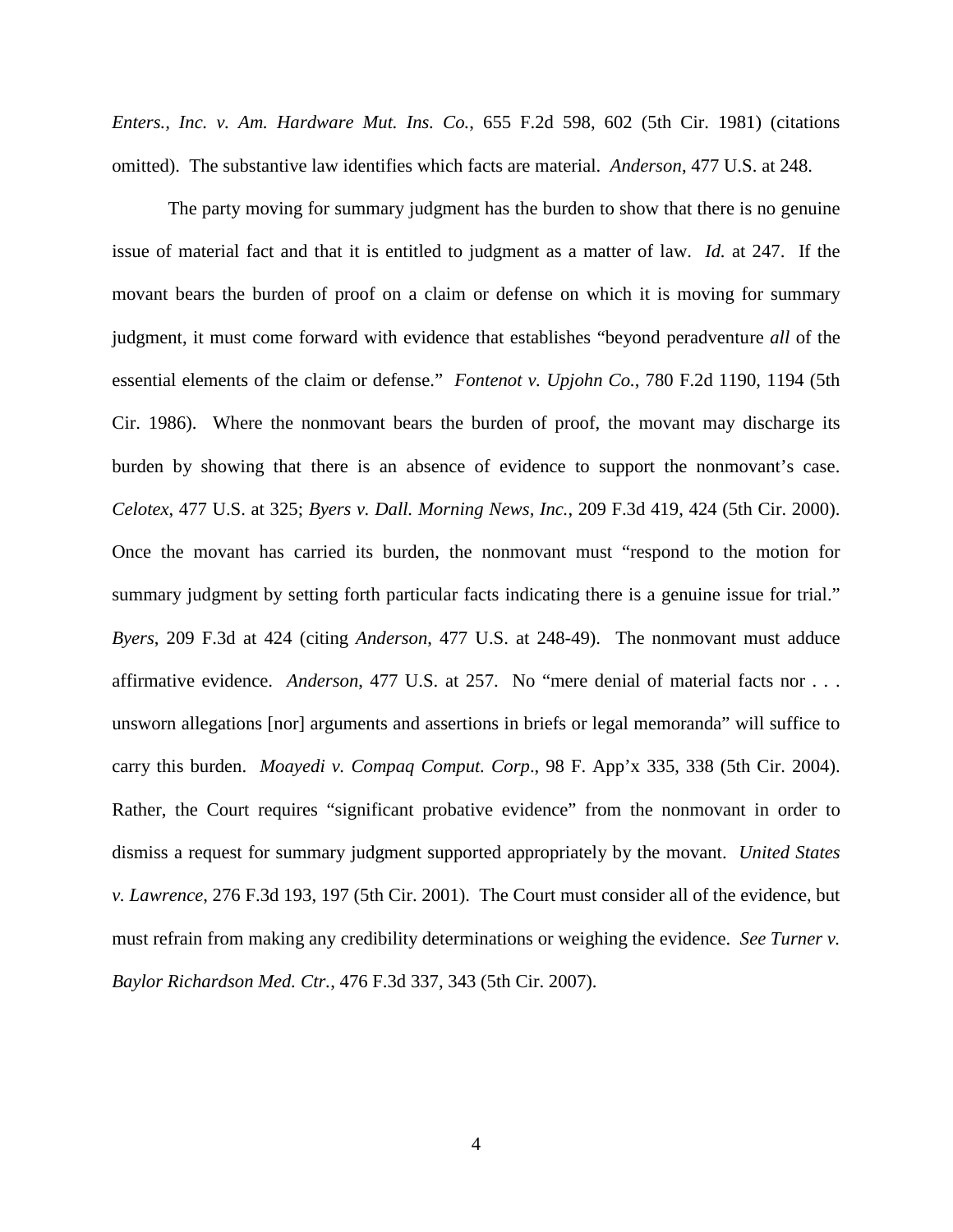## *The Fair Housing Amendments Act of 1988*

The Fair Housing Amendments Act of 1988 ("FHAA") amended the FHA to make it unlawful to "discriminate in the sale or rental, or to otherwise make unavailable or deny, a dwelling to any buyer or renter because of a handicap."  $42 \text{ U.S.C. }$  \$ 3604(f)(1). In addition, Section 3604(f)(2) makes it unlawful to "discriminate against any person in the terms, conditions, or privileges of sale or rental of a dwelling, or in the provision of services or facilities in connection with such dwelling, because of a handicap." *Id. at* § 3604(f)(2). Discrimination is defined to include a failure to design and construct covered multifamily dwellings in such a manner that:

(i) the public use and common use portions of such dwellings are readily accessible to and usable by handicapped persons;

(ii) all the doors designed to allow passage into and within all premises within such dwellings are sufficiently wide to allow passage by handicapped persons in wheelchairs; and

(iii) all premises within such dwellings contain the following features of adaptive design:

(I) an accessible route into and through the dwelling;

(II) light switches, electrical outlets, thermostats, and other environmental controls in accessible locations;

(III) reinforcements in bathroom walls to allow later installation of grab bars; and

(IV) usable kitchens and bathrooms such that an individual in a wheelchair can maneuver about the space.

*Id. at* § 3604(f)(3)(C). The FHAA further provides that compliance with the appropriate ANSI Standards "suffices to satisfy the requirements of paragraph (3)(C)(iii)." *Id. at* § 3604(f)(4). Congress further granted the Secretary of HUD the authority to promulgate regulations to implement the FHAA and provide technical assistance to help achieve the Act's accessibility

requirements. *Id. at* §§ 3601, 3604(f)(5)(C). HUD issued implementing regulations in 1989,

which discussed the FHAA's design and construction requirements. 24 C.F.R. § 100.200. HUD

issued the HUD Accessibility Guidelines setting minimum standards for compliance with the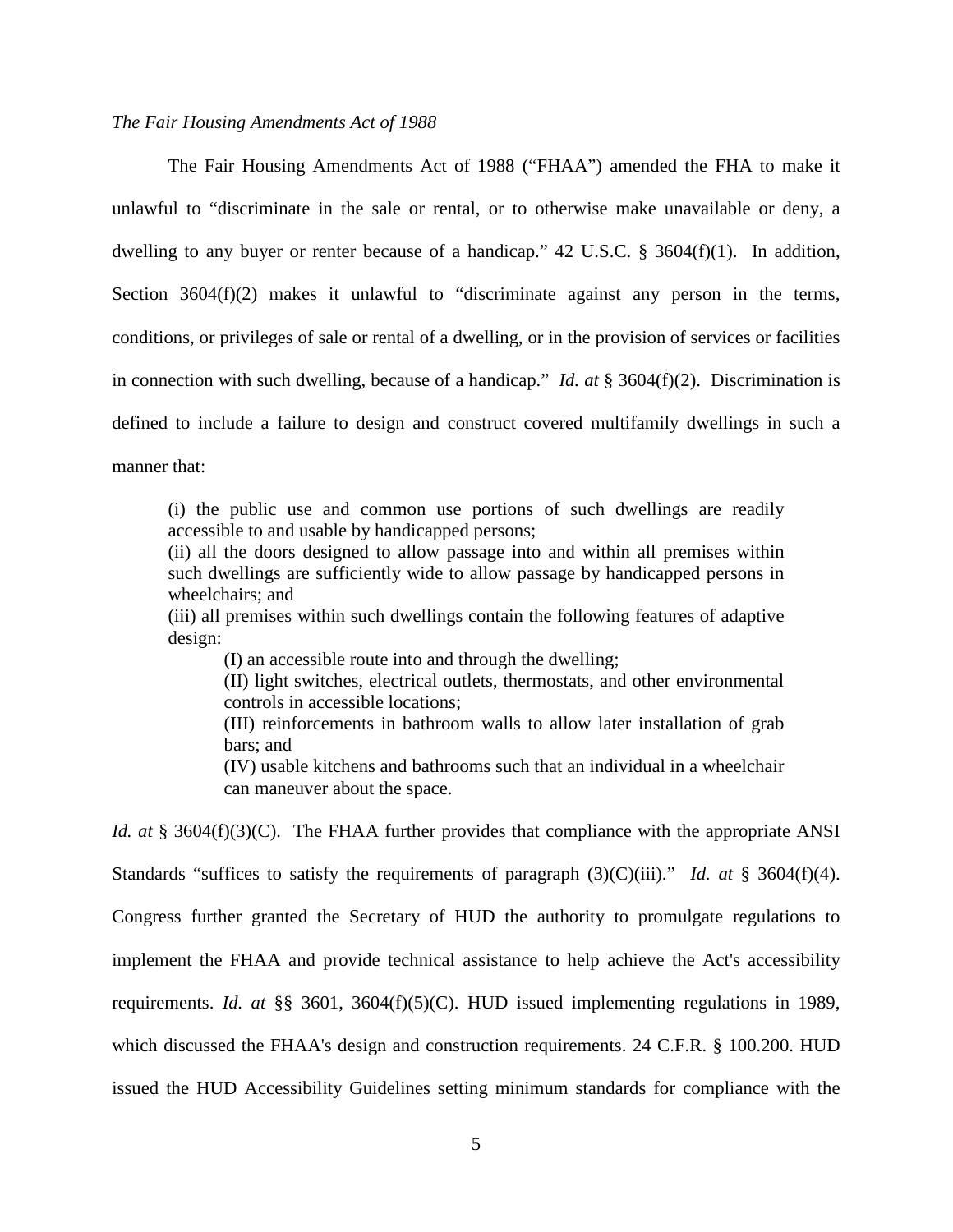design and construction requirements two years later. 56 FR 9472–01. Additionally, HUD recognizes ten safe harbors for compliance with the FHAA's design and construction requirements, including the HUD Accessibility Guidelines, the ANSI Standards, and the 2006 International Building Code. 24 C.F.R. § 100.205(e)(1).

The HUD Accessibility Guidelines are not mandatory and "do not prescribe specific requirements which must be met, and which, if not met, would constitute unlawful discrimination under the Fair Housing Amendments Act. Builders and developers may choose to depart from the [HUD Accessibility] Guidelines, and seek alternate ways to demonstrate that they have met the requirements of the Fair Housing Act." 56 FR 9472–01. "However, if defendants do not comply with the specifications within the [HUD Accessibility] Guidelines, they still bear the burden of proving that they nonetheless have not violated the Act." *United States v. Shanrie Co.*, No. 05-CV-306-DRH, 2007 WL 980418, at \*11 (S.D. Ill. Mar. 30, 2007). A defendant's failure to comply with any recognized accessibility standard is sufficient to establish liability under the FHAA. *See United States v. Hallmark Homes, Inc*., No. CV01-432- N-EJL, 2003 WL 23219807, at \*8 (D. Idaho Sept. 29, 2003). *See also United States v. Tanski,* No. 1:04-CV-714, 2007 WL 1017020, at \*14 (N.D.N.Y. Mar. 30, 2007) (holding that Section  $3604(f)(3)(C)$  "requires compliance with an objective accessibility standard broadly applicable to handicapped people" and "wholly subjective declarations are not probative on the question of whether the apartments are designed and constructed" in compliance with the FHAA); *Fair Hous. Council, Inc. v. Vill. of Olde St. Andrews, Inc.*, 210 F. App'x 469, 482 (6th Cir. 2006) (holding that defendant failed to demonstrate compliance with the FHAA by means other than those set forth by the applicable HUD guidelines).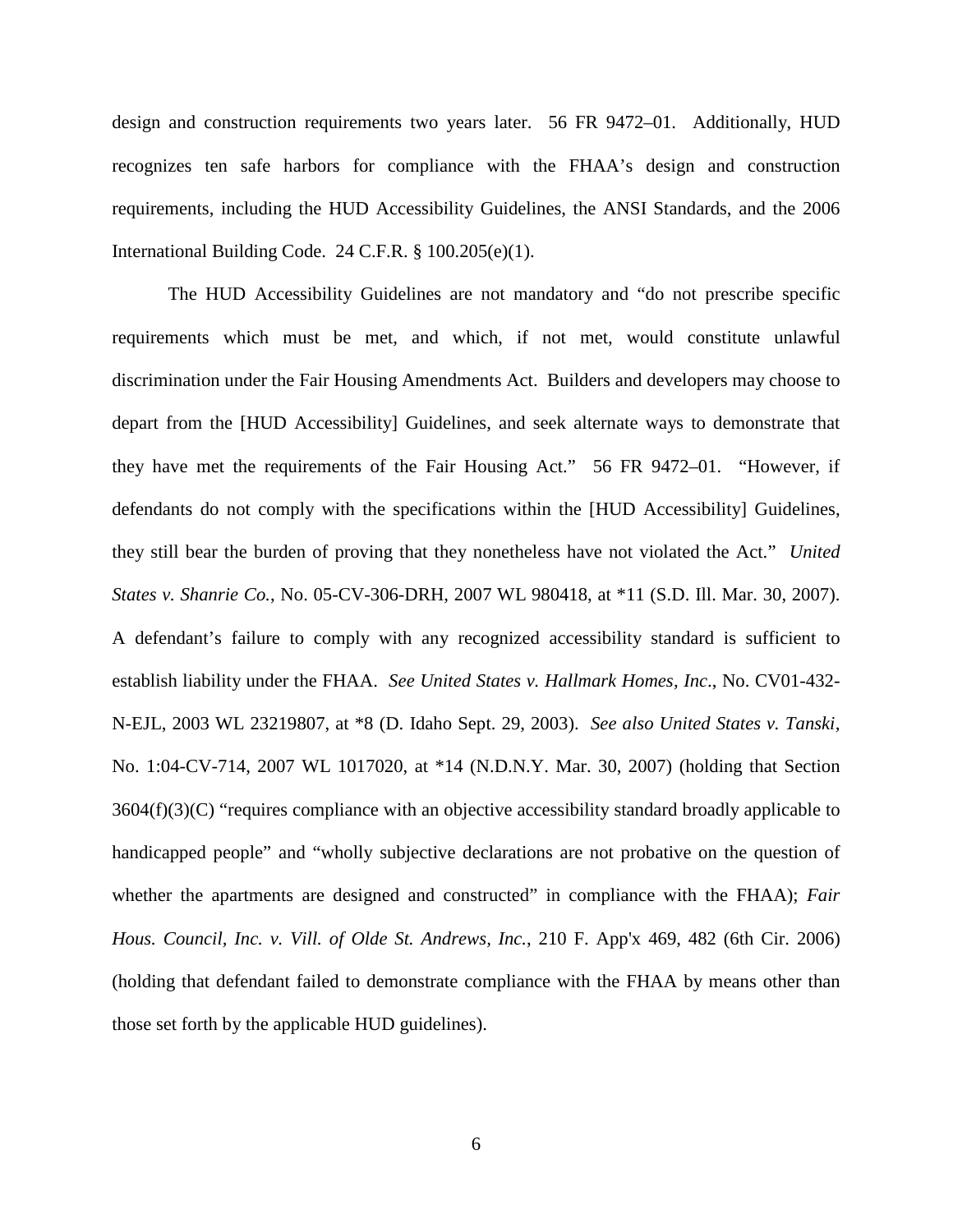Summary judgment as to liability is further appropriate where a defendant admits to the alleged violations. *See Equal Rights Ctr. v. Equity Residential*, No. CCB-06-1060, 2016 WL 1258418, at \*13 (D. Md. Mar. 31, 2016) (granting summary judgment as to liability where defendant's expert conceded that certain apartment features fell outside any recognized safe harbor); *Tanski*, 2007 WL 1017020 at \*14 (plaintiff established that defendant violated Section 3604(f)(3)(C) as a matter of law where defendants did not dispute the accuracy of the plaintiff's measurements or contend the apartments complied with any objective accessibility standards); *Hallmark Homes*, 2003 WL 23219807 at \*8.

## **ANALYSIS**

Bowman's motion for summary judgment asserts that the design and construction of the Property violates the FHA and that RLB Investment and Links Construction are liable for the violations. Bowman is seeking summary judgment on the issue of liability only. RLB Investment and Links Construction correctly assert that failure to comply with the HUD Guidelines or other FHA safe harbors does not alone equate to liability under the FHA. However, RLB Investment and Links Construction do not assert that the Property complies with any recognized, objective accessibility standard. *See Shanrie Co.*, 2007 WL 980418 at \*11; *Hallmark Homes*, 2003 WL 23219807 at \*8. RLB Investment and Links Construction contend that the Property only nominally deviates from the safe harbors. These wholly subjective declarations do not create an issue of material fact regarding whether the Property was designed and constructed in compliance with the FHA. *See Tanski*, 2007 WL 1017020 at \*14; *. Vill. of Olde St. Andrews, Inc.*, 210 F. App'x at 482.

Further, the Avalos Report only contests two of the seventy–three violations identified by the Mohnke Report and otherwise agrees that the conditions at the Property require remediation.